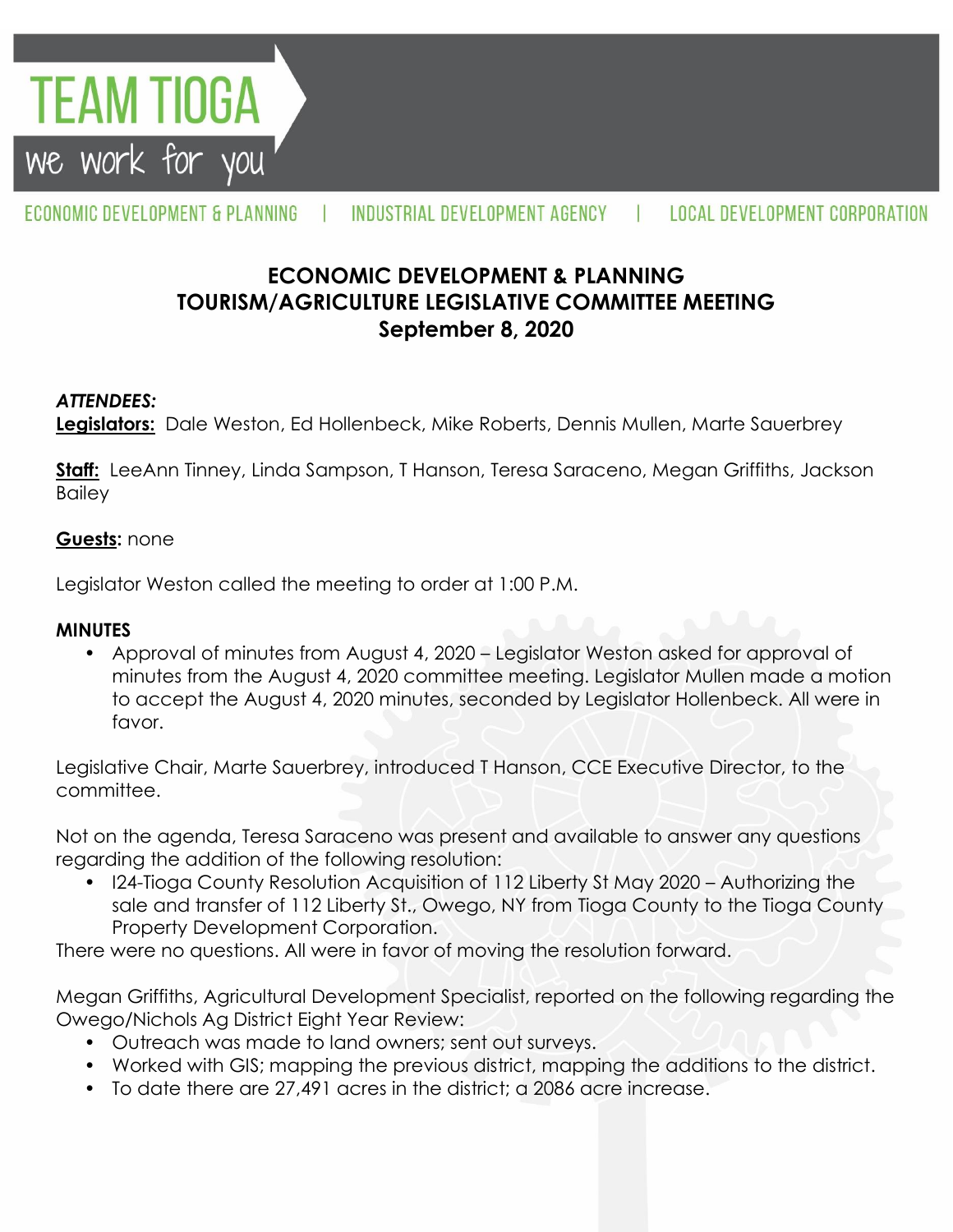- 7 farms have been added making a total of 134 total farms. An increase of 994 acres in farms alone.
- Public Hearing was held the end of July.
- Ag & Farmland Protection Board approved the additions to the district.
- The resolution, listed below, is the adoption of the modifications to the Owego/Nichols Ag District. There were no requests to remove land.
- Once the resolution is approved, the maps and all the data get sent to NYS Ag & Markets.

There were no questions. All were in favor of moving the resolution forward.

**CORNELL COOPERATIVE EXTENSION (CCE):** T Hanson, the new Executive Director replacing Andy Fagan. Ms. Hanson started in July and reported on how things are going since she has been hired. She talked about her background, gave insight to her vision for CCE and shared some stories of being out in the field touring dairy farms. Ms. Hanson distributed a dairy fact sheet; *Dairy & Field Crops in Tioga County: An Important Economic Engine*.

**ECONOMIC DEVELOPMENT & PLANNING (ED&P):** LeeAnn Tinney – Agenda, attachments and highlights previously emailed.

Ms. Tinney asked Jackson Bailey if he had anything he wanted to share. Mr. Bailey mentioned he received the ED&P memo regarding the additional 10% budget cut, otherwise, he was there to observe. Ms. Tinney asked if there were any questions regarding the budget cut. Legislative Sauerbrey stated there would not be a resolution, but if the money doesn't get spent it will go into the general fund.

## Following are the Director's Highlights:

**Meetings Attended** – Ms. Tinney reported attending the following meetings:

- Southern Tier Network- The Broadband study is beginning to wrap up; final draft of the report is almost complete. Ms. Tinney will share the final draft if possible.
- Economic Development Organizations in the Southern Tier Continue to meet; although missed last week due to vacations.
- Tioga County Economic Recovery Advisory Council Each of the sub groups continue to work on their section of the Strategic Recovery Plan.
- Tioga County Chamber of Commerce Working closely with Andy Hafer, President/CEO; a real partnership is forming.
- Leaders Meeting Attended last month's meeting.
- Greater Valley Chamber of Commerce- Attended the monthly meeting and played in their golf tournament; great turn out and raised more money than in the past.
- STREDC- Attended monthly meeting. A couple of loans approved, one in Tioga County. Ms. Griffiths worked with an Amish family that was brought to her attention by Tom Mullen, Realtor. Ms. Griffiths helped the family prepare the application for the STREDC Agricultural money.
- VEDA- Attended the monthly meeting.
- Regional Council- Executive Committee- Attended the monthly meeting.
- Regional Council Board- The Regional Council is working on updating the Strategic Plan for the Region. Work groups have been put in place to update the plan.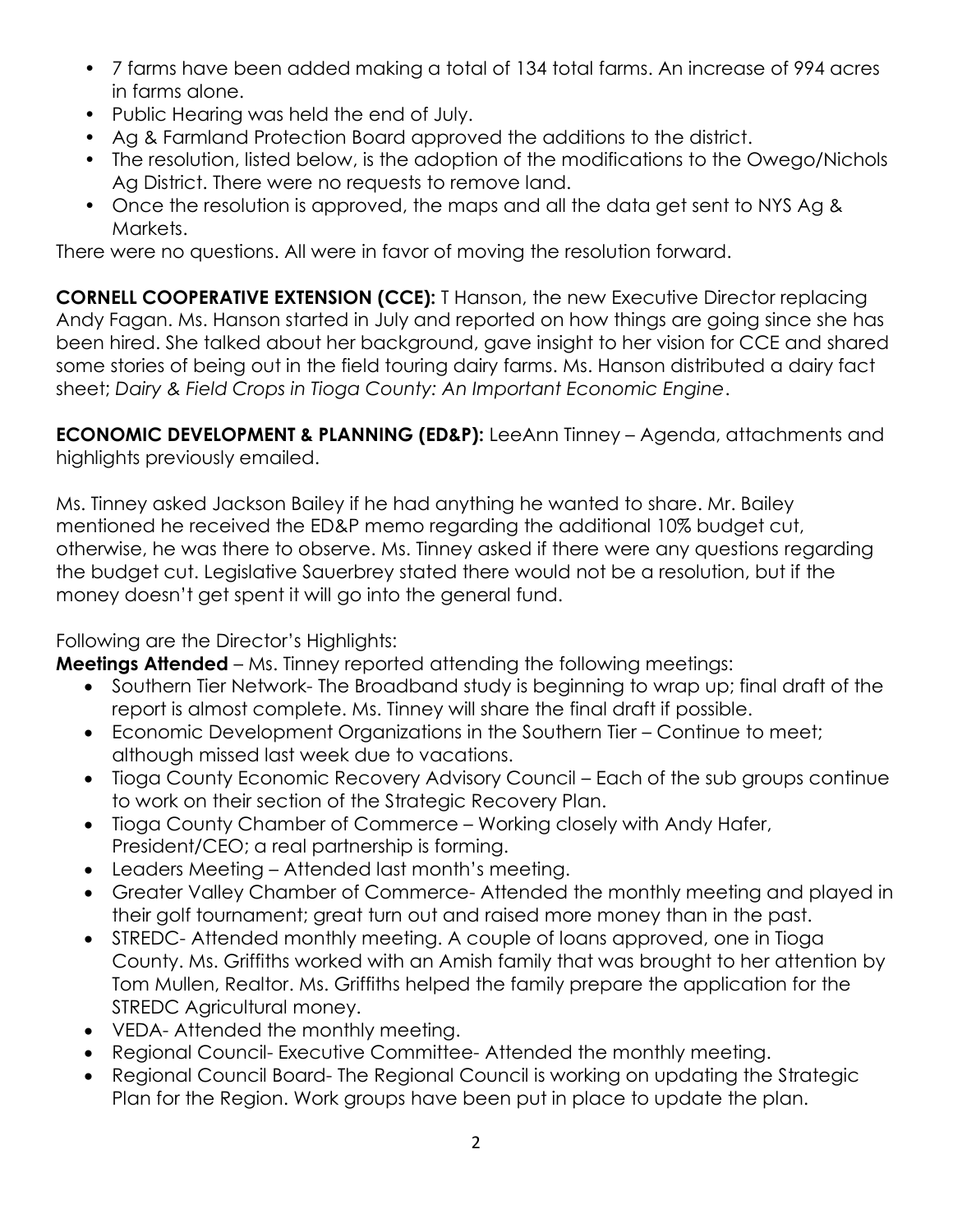- Developer- Met to discuss a potential project in Tioga County.
- Municipal Visits
	- o Town of Owego- Attended the meeting which included a public hearing regarding the rezoning of a parcel of property that is now zoned as residential, single family only. ED&P assisted the property owner with his request to rezone the parcel for a multi-unit type development. We have since heard that the zoning change was made and as a result, a housing project is likely to begin on that site located above Lockheed Martin.
- Business Visits
	- o Met with Steve May, Owego Harford Railway, and a representative of RJ Corman, the purchaser of the Harford Railway business. RJ Corman will assume the operating agreement providing the IDA is in agreement, which they seem to be. RJ Corman has experience with Shortline Railroad across the country; looking forward to that partnership.
- Presentations- none this month.

# **Department Highlights**

- COVID-19
	- o Tioga County Economic Recovery Advisory Council (TCERAC)
		- Economic Recovery Strategy Plan– Ms. Jardine continues to work on this project; writing the narrative has begun. Hopeful completion date is the end of September.
	- o Pending Impacts
		- Child care; needs assessment- Ms. Woodburn and Ms. Hendrickson put together a survey, all the school districts participated, and we are now gathering data. We have received over 300 responses. Primary needs seem to be before and after school care. The plan is to relay the information to the school districts, as well as employers, in the hope of working together to address these issues.
	- o Loan Request for Jackpot Richie's (\$25,000)- Ms. Tinney asked for a motion to affirm the email vote to approve the loan for Jackpot Richie's in the amount of \$25,000.00. Legislator Weston requested the motion. All were in favor of moving forward.
- Hotel/Motel Tax Local Law
	- o Local Law- Mr. DeWind made a minor change that would address the issue of comped rooms.
	- o Resolution to set Public Hearing, listed below– Date/time change to Wed., Sept. 23 @ 6PM.
- 2020 Census
	- o Text Banking Event held- Approximately 4,500 people were sent a text to remind them to complete the Census for 2020. Tioga County response is around 68-69%; Ms. Jardine continues to work to improve those numbers.
	- o Field visits have started.
	- o Census Outreach Grant funds received- Resolution to modify the Planning budget is listed below.
- Village of Owego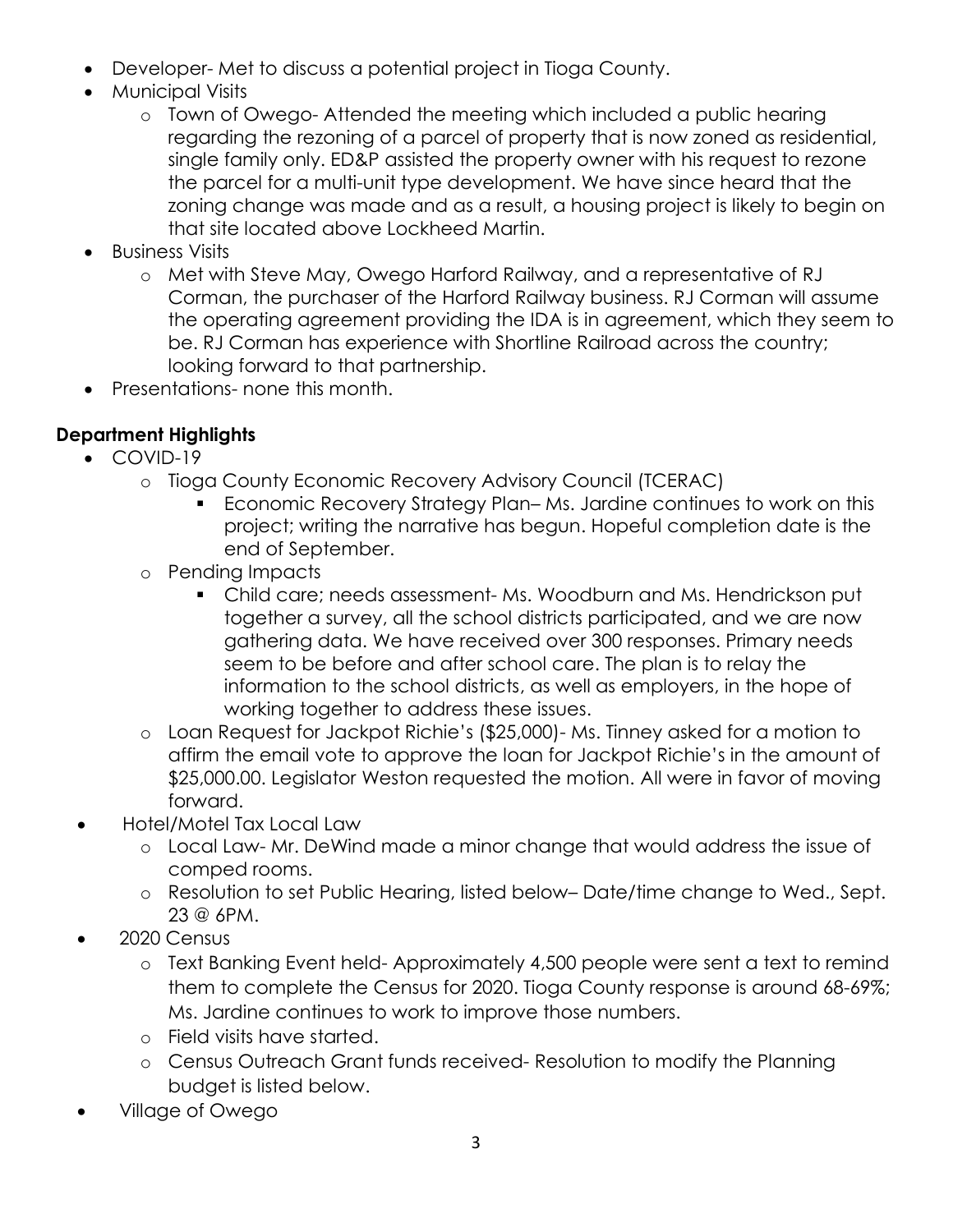- o DRI (19 projects)- This project continues.
- o NY Main Street- 6 projects on North Avenue have made it through the environmental phase.
- o Owego Gardens 2- Project continues; approval of one of the funding entities, HFA. Waiting on two more; Enterprise and M & T Bank. Construction should begin in October upon HFA's approval.
- Land Bank- INHS (Ithaca Neighborhood Housing Services) is interested in doing a project in the Liberty/Temple Street area; Ms. Saraceno and Ms. Woodburn is working on this. One of the projects anticipated is a child care center.
	- o Additional property acquisitions pending
	- o Bid documents completed
- RESTORE NY
	- o Owego and Waverly projects progressing Scaffolding is up; painting and façade work has begun on one of the Owego projects. Some DRI money is going towards this project as well as Restore NY funds. Also, the County had approved a loan out of the COVID Fund to assist in filling a gap. With the next disbursement, which Ms. Woodburn checks on the daily, the \$60,000.00 will be paid back to the County in full.
- Community Development Ms. Hendrickson is working on the following:
	- o Nichols Park- The historic designation has been met with challenges, but this project continues to move forward.
	- o North Avenue Park- This project is in the final stages of making the land swap with Steve Lounsberry. The barber shop has been demolished to allow for a steamer to be on display in a glass enclosure.
	- o Women's Suffrage Committee work- The month of August was the 100<sup>th</sup> Anniversary of Women's Right to Vote.
	- o Tioga County Non-Profit Network Continues to meet on a regular basis.
- Workforce
	- o Implementation Phase- Still looking for school district interviews. Ms. Woodburn continues to try to get input from school superintendents.
- Ag
	- o 8 Year District Review (2 districts)
		- Owego/Nichols District- Resolution for approval listed below.
		- Spencer/Candor/Barton/Tioga- Public hearing completed; next step will be a resolution for approval.
	- o Ag Value Chain Study- Study has begun. IDA applied and received funding through the USDA for this project.
- Planning
	- o 239 Reviews- 3 requests:
		- County Case 2020-010- Town of Owego Site Plan Review, Taylor Garbage; TCPB waived recommendation.
		- County Case 2020-011- Town of Owego Special Use Permit, Krave Café; TCPB recommended approval.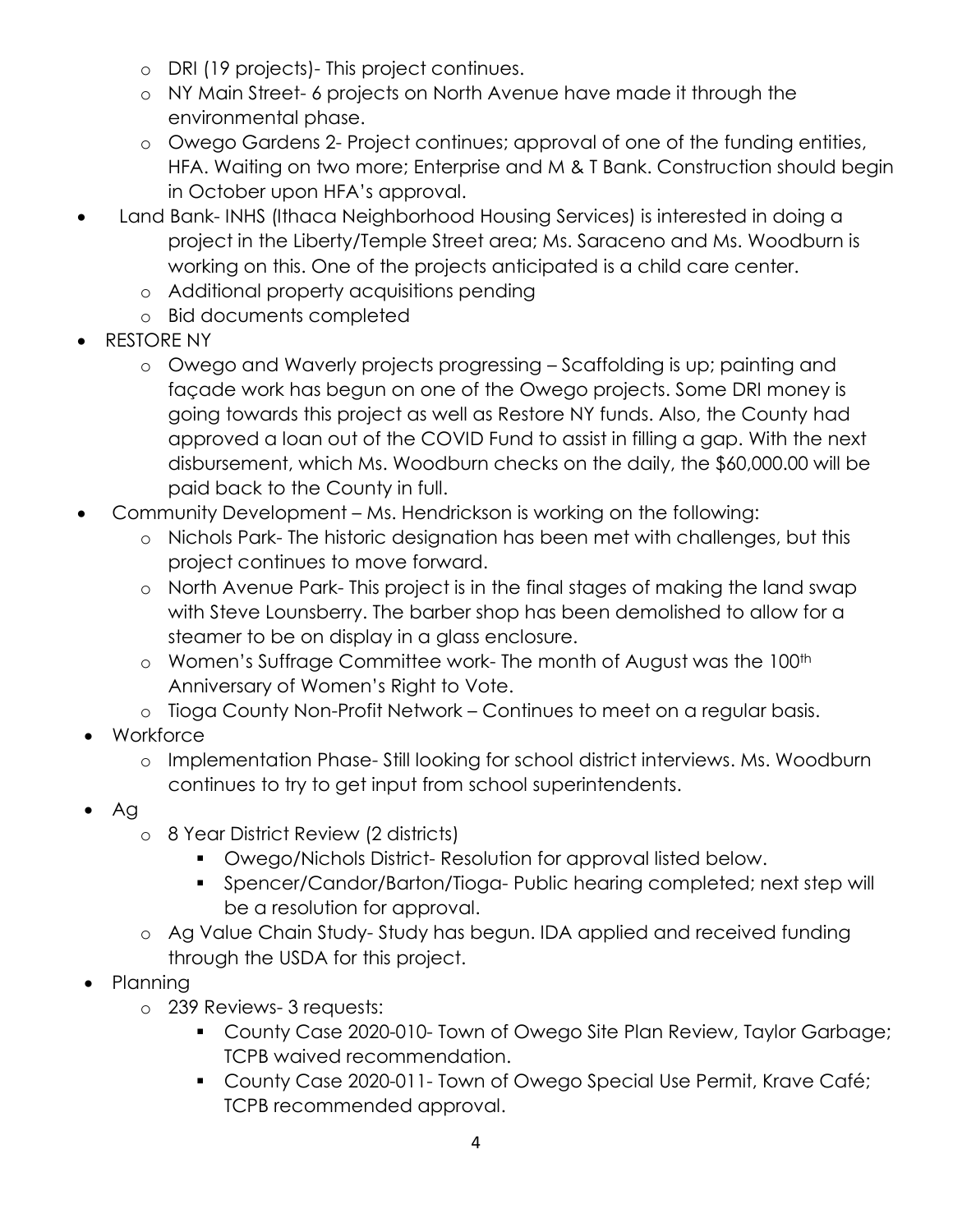- County Case 2020-012-Town of Owego Special Use Permit, Delaware Solar; TCPB recommended approval.
- o Active Plans Ms. Jardine continues to work on the following:
	- REAP- Tioga County Workforce Pipeline- Implementation
	- **Tioga County Economic Recovery Strategic Plan (COVID)**
	- Village of Waverly Comprehensive Plan update This came to light when ED&P made application for the Village of Owego DRI funding. One of the major barriers for submitting an application was that Waverly's Strategic Plan was so out of date. So that started the updating process.

# Grants

- o Potential
	- USDA RDBG- Tioga County Recruitment Tool for employers to use for potential employees.
	- USDA RBDG- Technical Assistance to Businesses, specifically Tourism related businesses; Ms. Woodburn is working with Ms. Maffei on this.
	- Town of Richford- USDA Community Facilities, (equipment)
	- **Owego Elks Lodge (TBD)**
	- **Town of Berkshire (TBD)- rec trail**
	- Village of Newark Valley- USDA Community Facilities (equipment)
	- **T** Town of Berkshire- DOT TAP funding (sidewalk extension)
	- **Northern Tioga Chamber- Community Foundation (facilities** improvements)
- o Pending
	- **Tioga County-Snowmobile**
	- Owego Apalachin Central School District- WDI (workforce)
	- Town of Richford- SAM, Assemblyman Friend (highway equipment)
	- **REAP- DOL, WORC Workforce related.**
	- Village of Spencer- Nichols Park (historic register nomination)
- o Active
	- **Village of Owego- RESTORE NY, Briggs/Award**
	- Village of Owego- Downtown Revitalization Initiative
	- Village of Spencer- Nichols Park (grandstand restoration)
	- **Village of Waverly-NYS Parks, Waverly Glen Park**
	- **Village of Waverly- RESTORE NY, Twigg**
	- **Tioga County-Snowmobile Trails**
	- REAP- USDA REDI, Strategic Planning (extended 1 year) Cottage Industry Study (TOI/REAP/TEAM Tioga)
	- **REAP- USDA, Public Well (equipment)**
	- **REAP- Tioga Downs, Workforce Pipeline Implementation**
	- TCPDC- Enterprise Community Partners (land bank funds)- X2
	- **Village of Owego-Main Street (CFA)**
	- **Midwestern Pet Foods (CFA)**
	- Racker (CFA)
	- **IDA-USDA RBDG, Multi-county Broadband Study**